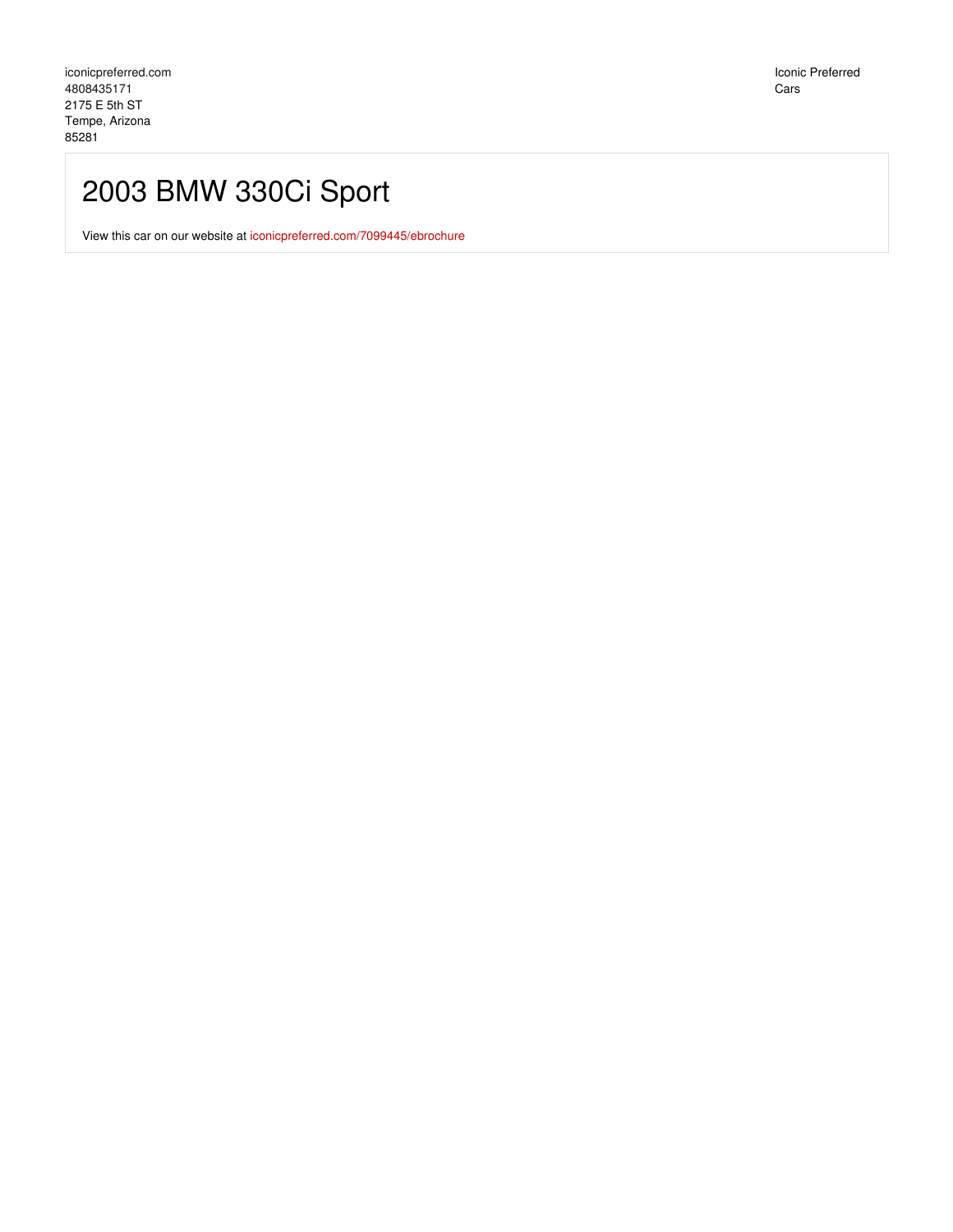

# Our Price **\$7,919**

# **Specifications:**

| Year:             | 2003                                                          |  |
|-------------------|---------------------------------------------------------------|--|
| VIN:              | WBABS53463JU97257                                             |  |
| Make:             | <b>BMW</b>                                                    |  |
| Stock:            | U97257                                                        |  |
| Model/Trim:       | 330Ci Sport                                                   |  |
| <b>Condition:</b> | Pre-Owned                                                     |  |
| Body:             | Convertible                                                   |  |
| <b>Exterior:</b>  | <b>Orient Blue Metallic</b>                                   |  |
| Engine:           | 3.0L (183) DOHC 24-valve I6 engine<br>w/variable valve timing |  |
| Interior:         | Gray Leather                                                  |  |
| Transmission:     | 5-SPEED AUTOMATIC TRANSMISSION<br>W/OD                        |  |
| Mileage:          | 98,717                                                        |  |
| Drivetrain:       | <b>Rear Wheel Drive</b>                                       |  |
| Economy:          | City 19 / Highway 27                                          |  |

PLEASE CALL OR TEXT 480-843-5171 FOR APPOINTMENT. INCLUDES AN ARMOR SHEILD 50/50 GUARANTEE. THIS 2003 BMW 330CI SPORT CONCERTIBLE HAS BEEN FULLY INSPECTED & RECONDITIONED FOR YOUR CONVENIENCE. WE MAKE THE EFFORT TO INSURE ALL OUR INVENTORY LOOK FLAWLESS, SO WHEN YOU WALK IN TO OUR SHOWROOM YOU WILL BE LOOKING AT THE MOST BEAUTIFUL CAR IN THE MARKET. THIS CAR HAS HAD A CONCOURSE DETAIL, PAINT RESTORATION, DING / DENT REMOVAL AND LEATHER RECONDITIONING. WE SPEND THE TIME AND MONEY TO INCREASE AND HELP PRESERVE THE VALUE OF YOUR NEXT VEHICLE. THIS SPORT AND PREMIUM PACKAGE BMW CONVERTIBLE IS IN BEAUTIFUL CONDITION AND HAS UPGRADED M STEERING WHEEL, LEATHER SPORT SEATS, CLIMATE CONTROL, POWER FOLDING SOFT TOP AND A PREMIUM HARMON / KARDOM AUDIO SYSTEM THAT ROCKS. THIS BMW HAS HAD A PREVIOUS MINOR COLLISION THAT CAUSED IT TO HAVE A BRANDED RESTORED SALVAGE TITLE. COME DOWN TO OUR ALL INDOOR AND CLIMATE CONTROLLED SHOWROOM TODAY LOCATED IN SUNNY TEMPE, ARIZONA AND SEE FOR YOURSELF. PLEASE CALL OR TEXT (480)843-5171 FOR APPOINTMENT. THIS LOW ADVERTISED PRICE IS AN INTERNET CASH SPECIAL, CUSTOM TAILORED FINANCING IS AVAILABLE. WE OFFER KELLY BLUE BOOK FAIR TRADE-IN VALUE ON MOST TRADES, HONEST AND FRIENDLY STAFF, 3 MONTH 3,000 MILE GUARANTEE AND DISCOUNTED PARTS & SERVICE FOR ALL CUSTOMERS. ARE YOU TIRED OF LOOKING AT CARS OTHER DEALERS ADVERTISE AS PERFECT CONDITION AND COME TO FIND OUT THEY ARE NOT WHAT YOU EXPECTED? YOU NEED TO SEE THE INVENTORY AT ICONIC PREFERRED CARS. WE TAKE PRIDE IN STOCKING THE CLEANEST CARS AT COMPETITIVE PRICES. ICONIC PREFERRED CARS SERVING AZ FOR OVER 26 YEARS. "IF I WOULDN'T PARK IT IN MY OWN GARAGE, YOU BET YOU WON'T FIND IT AT MY DEALERSHIP". WWW.ICONICPREFERRED.COM, \*WHITE GLOVE DELIVERY IS SUBJECT TO A \$199.00 OR MORE FEE DEPENDENT ON DELIVERY DISTANCE.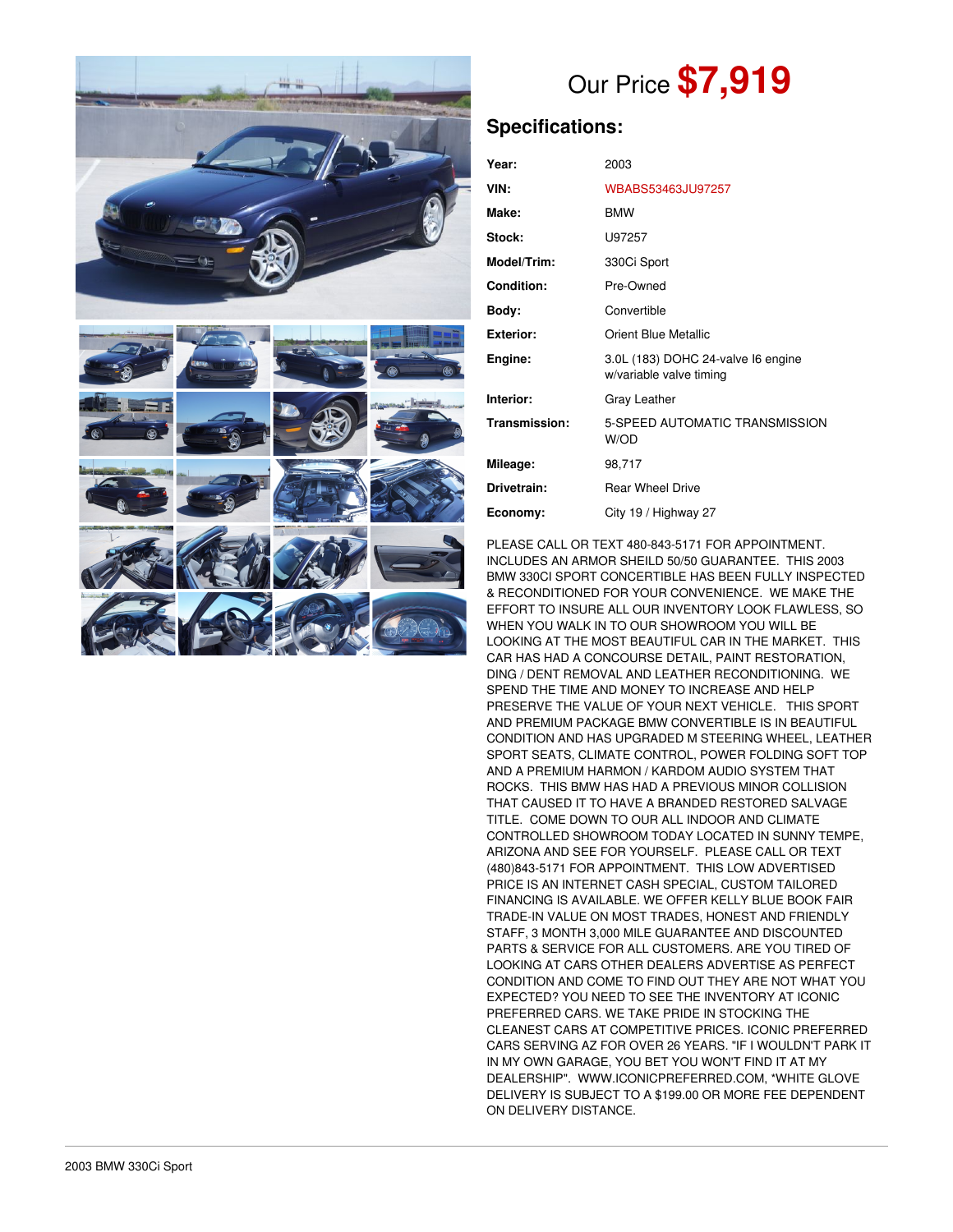

#### 2003 BMW 330Ci Sport

Iconic Preferred Cars - 4808435171 - View this car on our website a[ticonicpreferred.com/7099445/ebrochure](https://iconicpreferred.com/vehicle/7099445/2003-bmw-330ci-sport-tempe-arizona-85281/7099445/ebrochure)

# **Installed Options**

## **Interior**

- 3-spoke leather-wrapped sport steering wheel w/cruise & audio controls
- 4-function on board computer- Automatic climate control w/microfilter ventilation
- Central locking system-inc: double lock feature, glovebox door, console switch, 2-step unlocking
- Check Control vehicle monitor system w/pictogram display- Cruise control
- Expandable cargo space w/top raised- Footwell lighting
- Front center armrest w/storage compartment- Front map reading lights
- Fully finished trunk
- Harmon/Kardon AM/FM stereo compact disc sound system-inc: (10) speakers w/ (1) subwoofer, vehicle speed sensitive equalization, upgraded amplification
- Keyless entry system-inc: multi-function remote control, trunk release
- 
- Leather front bucket seats w/8-way pwr adjusters, 3-position driver seat memory, easy-entry feature w/pwr 2-speed fore/aft control

- Service interval interval indicator w/miles-to-service readout- Tilt/telescopic steering wheel column  $\mathcal{A}$ 

- Locking glove box w/rechargeable take-out flashlight
- Prewired for CD changer, alarm, garage door opener, cellular phone Pwr trunk release

- Pwr windows w/1-touch up/down- Rear window defroster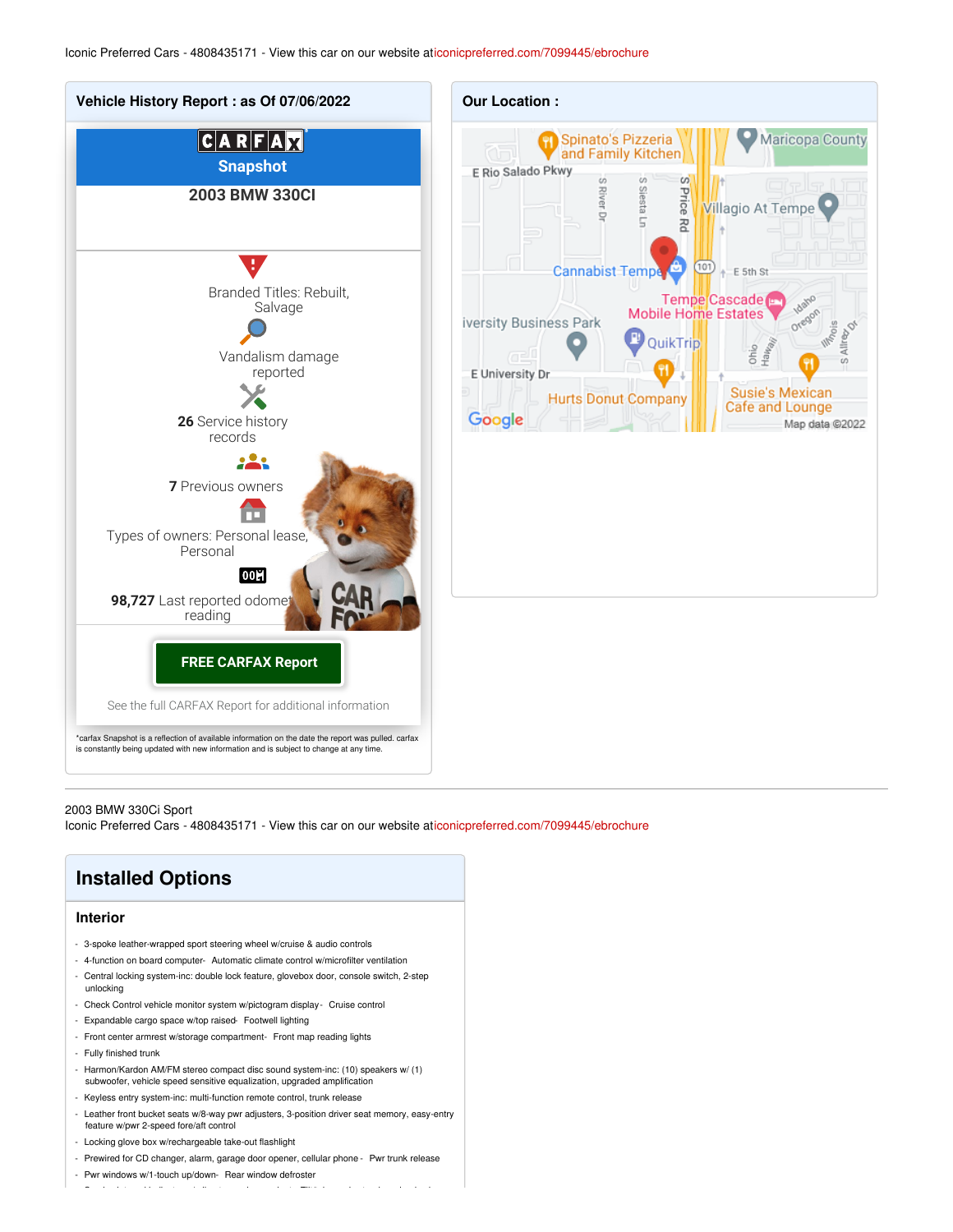- Service interval indicator w/miles-to-service readout- Tilt/telescopic steering wheel column
- Titanium finish instrument rings- Titanium finish trim- Vehicle & key memory

#### **Exterior**

- Chrome & body-color detail trim- Daytime running lights
- Dual heated pwr mirrors w/exterior mirror memory & reverse gear activated passenger mirror auto-tilt-down
- Fully lined automatic pwr soft top w/rear glass window Halogen free-form fog lights
- Heated windshield washer jets
- Titanium finish-inc: headlight panels & front bumper air inlet

### **Safety**

- 3-spoke leather-wrapped sport steering wheel w/cruise & audio controls
- 4-function on board computer- Automatic climate control w/microfilter ventilation
- Central locking system-inc: double lock feature, glovebox door, console switch, 2-step unlocking
- Check Control vehicle monitor system w/pictogram display- Cruise control
- Expandable cargo space w/top raised- Footwell lighting
- Front center armrest w/storage compartment- Front map reading lights
- Fully finished trunk
- Harmon/Kardon AM/FM stereo compact disc sound system-inc: (10) speakers w/ (1) subwoofer, vehicle speed sensitive equalization, upgraded amplification
- Keyless entry system-inc: multi-function remote control, trunk release - Leather front bucket seats w/8-way pwr adjusters, 3-position driver seat memory, easy-entry
- feature w/pwr 2-speed fore/aft control
- Locking glove box w/rechargeable take-out flashlight
- Prewired for CD changer, alarm, garage door opener, cellular phone Pwr trunk release
- Pwr windows w/1-touch up/down- Rear window defroster
- Service interval indicator w/miles-to-service readout- Tilt/telescopic steering wheel column
- Titanium finish instrument rings- Titanium finish trim- Vehicle & key memory

## **Mechanical**

- 17" x 7.0" double-spoke alloy wheels
- 3.0L (183) DOHC 24-valve I6 engine w/variable valve timing
- 4-wheel ventilated anti-lock disc brakes w/Dynamic Brake Control
- 5-speed manual transmission w/direct 5th gear Compact spare tire
- Drop-down tool kit in trunk- Dual resonance intake system- Electronic throttle control
- Front/rear stabilizer bars
- Multi-link rear suspension w/cast aluminum upper transverse arms
- P205/50R17 all-season SBR tires- Rear wheel drive
- Strut-type front suspension w/forged aluminum lower arms
- Traction control w/Dynamic Stability Control (DSC)
- Twin-tube gas pressure shock absorbers Variable engine-speed-sensitive pwr steering

# **Option Packages**

## **Factory Installed Packages**

-

| 5-SPEED AUTOMATIC TRANSMISSION<br>W/OD                                                        |         |
|-----------------------------------------------------------------------------------------------|---------|
| -inc: adaptive transmission control,<br>tap-up/tap-down Steptronic<br>shift control           | \$1,275 |
|                                                                                               |         |
| 17" x 7.0" DOUBLE SPOKE ALLOY<br>WHEELS                                                       |         |
| -inc: P205/50R17 run-flat tires<br>w/tire pressure monitoring<br>system                       | \$300   |
|                                                                                               |         |
| COLD WEATHER PKG                                                                              |         |
| -inc: 3-stage heated front seats.<br>retractable/high-intensity<br>headlight washers, ski bag | \$700   |
|                                                                                               |         |
| INTERIOR MYRTLE WOOD TRIM                                                                     | \$500   |
|                                                                                               |         |

-